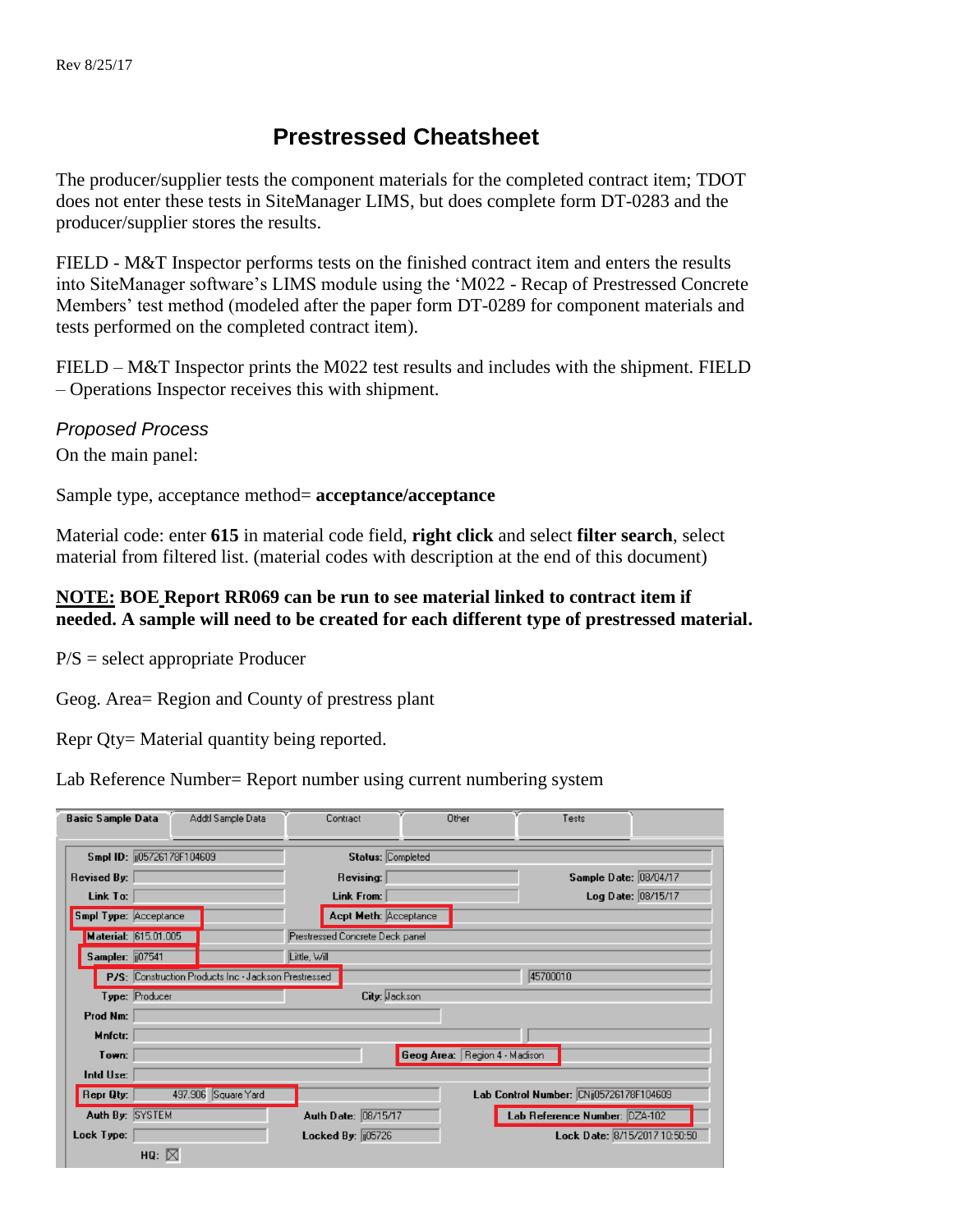To associate the sample to the contract:

- 1. On the Maintain Sample Information window's **Contract** panel, Click "New" icon
- 2. Enter Contract  $#$  and click "Tab" key to see contract item(s)
- 3. Select appropriate contract item(s)
- 4. Click "OK" Button.
- 5. In the **Represented Quantity** field, enter the quantity test template data will represent.

| n n+ | $\mathcal{P}$              | <b>BBTQDFES</b>                                                       |              |                                                                   |                                                             |                                     |                                       |                         |                   |
|------|----------------------------|-----------------------------------------------------------------------|--------------|-------------------------------------------------------------------|-------------------------------------------------------------|-------------------------------------|---------------------------------------|-------------------------|-------------------|
|      | aintain Sample Information |                                                                       |              |                                                                   |                                                             |                                     |                                       |                         |                   |
|      | asic Sample Data           | Addtl Sample Data                                                     |              | <b>Contract</b>                                                   | Other                                                       |                                     | Tests                                 |                         |                   |
| ole  | ji015631753153138          |                                                                       |              |                                                                   |                                                             |                                     |                                       |                         |                   |
|      | Contract ID                | Project                                                               | Line<br>Item | Proposal<br><b>Line Number</b>                                    | <b>Item Code Fed State</b><br>Pri Nbr                       | <b>Cont Est</b><br><b>Matri Qty</b> | Represented<br>Qty                    | <b>Material</b><br>Unit | Report<br>Matrl 0 |
|      |                            |                                                                       |              |                                                                   |                                                             | 5.                                  | ,00                                   |                         |                   |
|      |                            | <b>Pra</b> Select Contract/Material Information                       |              |                                                                   |                                                             |                                     |                                       |                         | X                 |
|      |                            |                                                                       |              | Please tab out of the field to retrieve the Line Item select list |                                                             |                                     |                                       |                         |                   |
| 2.   |                            | Contract Id: CNQ375                                                   |              |                                                                   | The repair of the bridge on U.S. 41 (U.S. 70S, S.R. 1) over |                                     |                                       |                         |                   |
|      |                            | <b>Project Number Line Item Number Proposal Line Number Item Code</b> |              |                                                                   |                                                             |                                     |                                       | <b>Line Item Desc.</b>  |                   |
| 3.   | 75002-4287-04              | 0650                                                                  |              | 0640                                                              | 615-04.01                                                   |                                     | <b>FULL DEPTH PRCST/PRSTRSSD TYPE</b> |                         |                   |
|      |                            |                                                                       |              |                                                                   |                                                             |                                     |                                       |                         |                   |
|      |                            |                                                                       |              |                                                                   |                                                             |                                     |                                       |                         |                   |
|      |                            |                                                                       |              |                                                                   |                                                             |                                     |                                       |                         |                   |
|      |                            |                                                                       |              |                                                                   |                                                             |                                     |                                       |                         |                   |
|      |                            |                                                                       |              |                                                                   |                                                             |                                     |                                       |                         |                   |
|      |                            |                                                                       |              |                                                                   |                                                             |                                     |                                       |                         |                   |
|      |                            |                                                                       |              |                                                                   |                                                             |                                     |                                       |                         |                   |
|      | ∢                          |                                                                       |              |                                                                   |                                                             |                                     |                                       |                         |                   |
|      |                            |                                                                       | 4.           | OK                                                                | Cancel                                                      |                                     |                                       |                         |                   |

Next assign the Destination Lab "Contractor's Lab" on the "Other" Tab.

Then click the "Assign Tests" icon (T at top of window) and accept default tests. 'M022 - Recap of Prestressed Concrete Members' test method will be added to the sample.

| SEIVICES<br>rne<br>cait                | wundow<br>meip |             |                            |  |  |  |  |
|----------------------------------------|----------------|-------------|----------------------------|--|--|--|--|
| ■■■↓ 金 □ ■● ③ ■ □ ■ ▼ →■               |                | 圈.          |                            |  |  |  |  |
| Maintain Sample Information            |                |             |                            |  |  |  |  |
| Addtl Sample Data<br>Basic Sample Data |                | Contract    | <b>Other</b>               |  |  |  |  |
|                                        |                |             |                            |  |  |  |  |
| ii015631753153138<br>Sample            |                |             |                            |  |  |  |  |
| Type                                   |                | ID          | <b>Description</b>         |  |  |  |  |
| Destination Lab                        |                | monasano di | DEST - TDOT Contractor Lab |  |  |  |  |
|                                        |                |             |                            |  |  |  |  |
|                                        |                |             |                            |  |  |  |  |